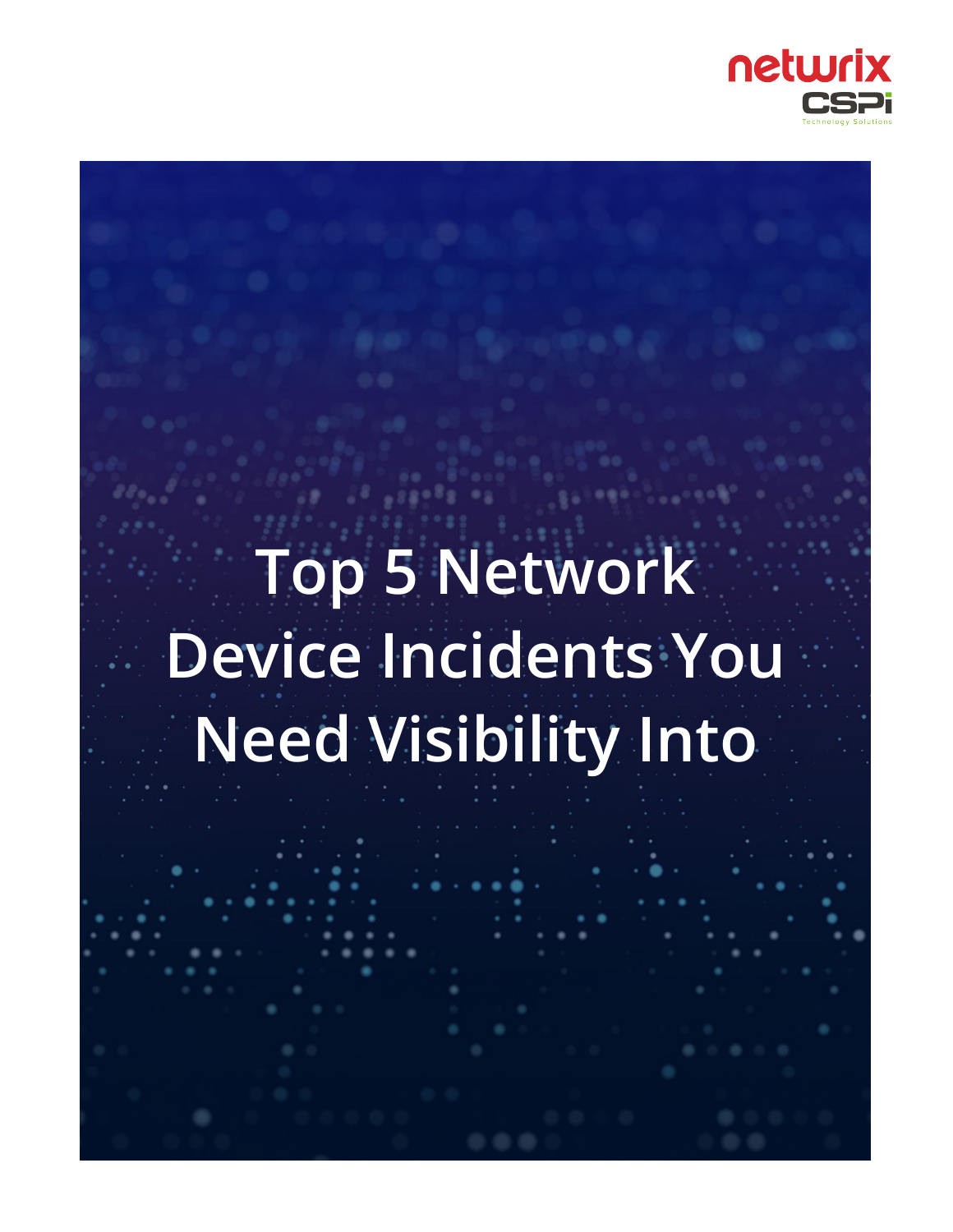

## Table of Contents

| #1: Configuration Changes                                                                                           |  |
|---------------------------------------------------------------------------------------------------------------------|--|
| #2: Repeated Failed Logon Attempts                                                                                  |  |
| #3: VPN Logon Attempts                                                                                              |  |
| #4: Hardware Malfunctions                                                                                           |  |
| #5: Scanning Threats <b>Commission Commission</b> Commission Commission Commission Commission Commission Commission |  |
| About Netwrix Corporation                                                                                           |  |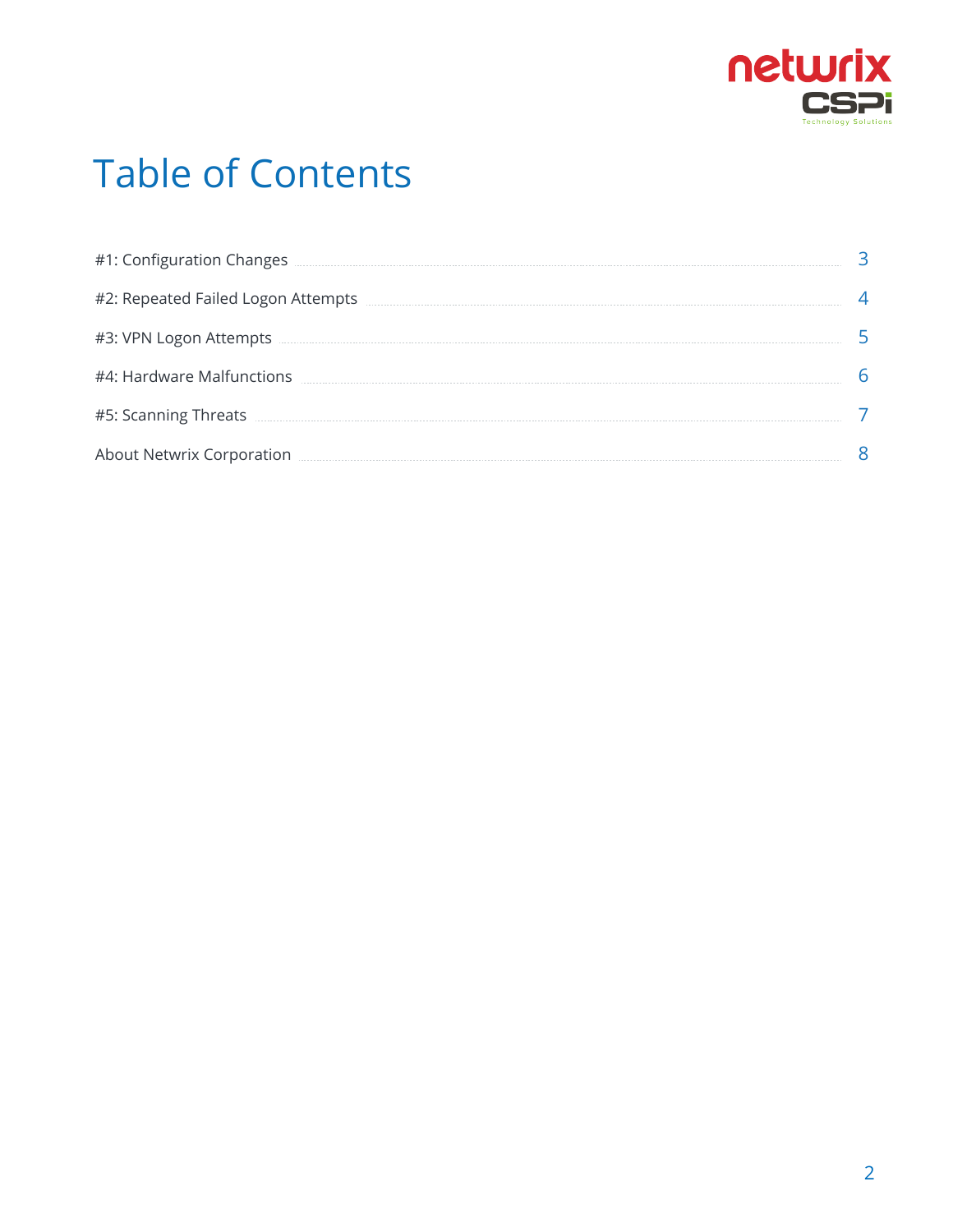

## <span id="page-2-0"></span>#1: Configuration Changes

You need to stay on top of all changes to the configuration of your network devices, such as their protocols, ports and connection limits, since any unauthorized or improper modification could lead to connectivity issues — including the entire network becoming unreachable. You also need to know quickly if someone modifies a Group Policy or creates a new user, since that could be a sign of an insider attack or privilege abuse. Netwrix Auditor tracks both successful and failed configuration changes, enabling you to easily answer questions like these:

- $\vee$  Who erased the configuration of a particular network appliance?
- $\vee$  What specific settings were changed in the firewall?
- $\blacktriangleright$  Which IP address was the reload command initiated from?
- $\vee$  When was the router password reset?

| $\leftarrow$ Search |                                                              |                     | $\beta$ who $\beta$ action $\Box$ what $\Box$ |                   | <b>WHEN</b>                             | <b>NHERE</b>                   | $\equiv$ Tools                                                                                                                                   |  |  |
|---------------------|--------------------------------------------------------------|---------------------|-----------------------------------------------|-------------------|-----------------------------------------|--------------------------------|--------------------------------------------------------------------------------------------------------------------------------------------------|--|--|
| Data source<br>O    |                                                              | "Network Devices" x | O Object type                                 | "Configuration" × | $\frac{1}{2}$ Action<br>"User" $\times$ | "Modified" ×                   | "Removed" ×<br>"Added" ×                                                                                                                         |  |  |
|                     | Open in new window<br>BE Advanced mode<br>M<br><b>SEARCH</b> |                     |                                               |                   |                                         |                                |                                                                                                                                                  |  |  |
| Who                 | Object type                                                  | Action              | What                                          | Where             | When                                    | <b>Details</b>                 |                                                                                                                                                  |  |  |
| John                | Configuration                                                | Removed             | 172.28.9.220                                  | 172.28.9.220      | 9/03/2018                               | <b>Activity record details</b> |                                                                                                                                                  |  |  |
| <b>Morales</b>      |                                                              |                     |                                               |                   | 9:31:29 AM                              | Data source:                   | Network Devices                                                                                                                                  |  |  |
|                     | Action name: Write erase                                     |                     |                                               |                   |                                         |                                | Monitoring plan: CISCO ASA Visibility Plan<br>Item: 172.28.0.0 -<br>172.28.254.254 (IP range)                                                    |  |  |
| Michael<br>Gold     | User                                                         | Modified            | Role                                          | 172.28.9.220      | 9/03/2018<br>9:29:31 AM                 | Item:                          | $172.28.0.0 -$<br>172.28.254.254 (IP range)                                                                                                      |  |  |
|                     | Action name: User privilege level changed                    |                     |                                               |                   |                                         | Workstation:                   | 1.0.0.15                                                                                                                                         |  |  |
| Michael<br>Gold     | User<br>Action name: User added                              | ■ Added             | John Morales                                  | 172.28.9.220      | 9/3/2018<br>9:01:08 AM                  | Details:                       | Action name: Write erase<br>Received from:<br>172.28.9.220<br>Priority: 187<br>Severity: 5 (Notice)<br>Source: ASA<br>Facility: 23 (Local use 7) |  |  |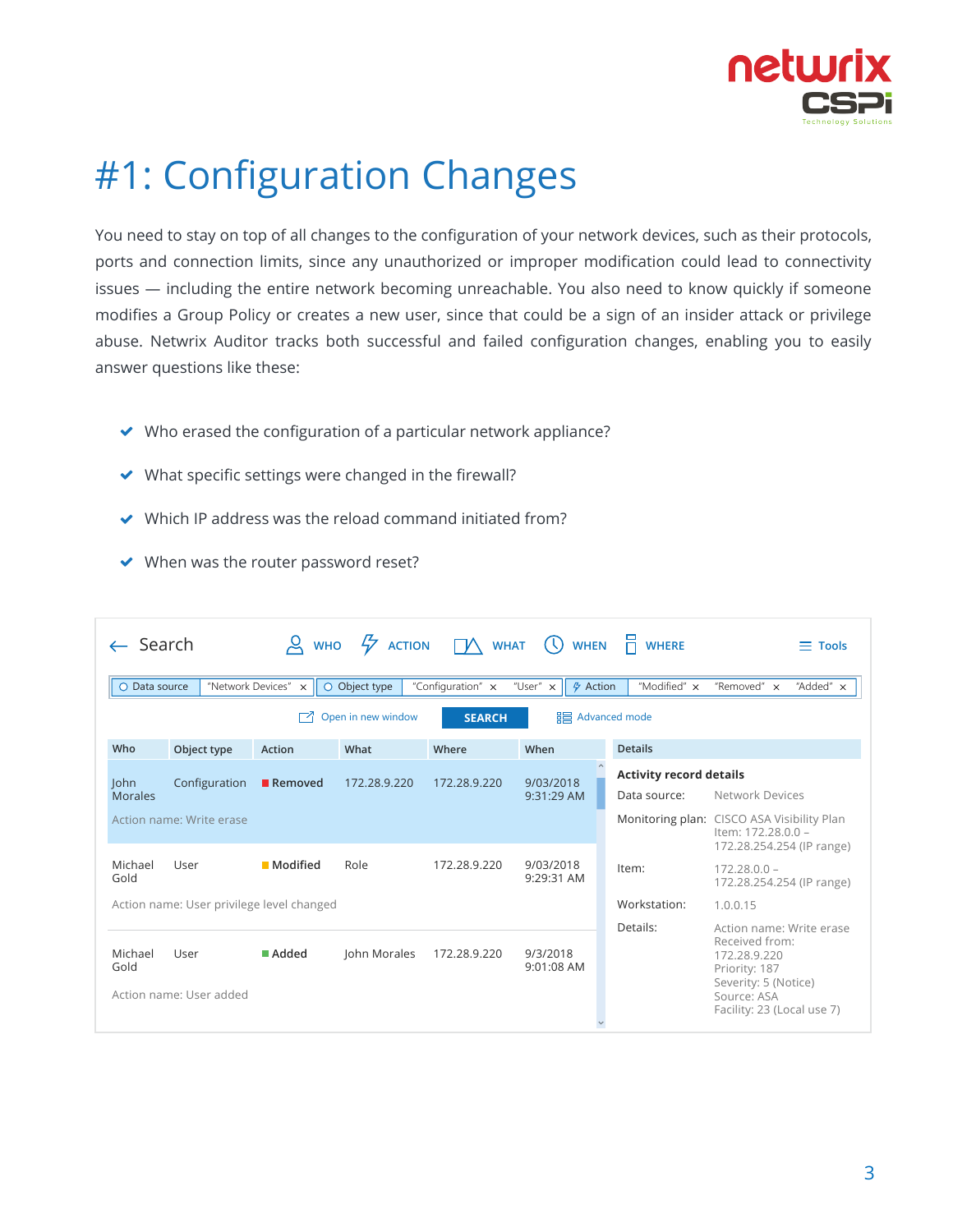

### <span id="page-3-0"></span>#2: Repeated Failed Logon Attempts

It is critical to monitor successful logons to network devices to make sure that they are fully authorized. However, you also need to watch for multiple failed logon attempts, which could indicate that someone is trying to brute-force administrative credentials. If attackers get access to your network device, they'll be able to gain control over your network traffic and steal sensitive data. Netwrix Auditor tracks both successful and failed logon attempts, helping you promptly detect potential brute-force attacks and quickly answer questions like these:

- $\blacktriangleright$  Who exceeded the maximum number of consecutive authentication failures?
- ◆ What was the cause of each failed logon?
- $\vee$  Which IP address was the connection made from?
- ◆ How many logons were attempted?
- $\vee$  When was each failed authentication request made?
- $\vee$  What device was the user trying to log on to?

| $\leftarrow$ Search                                                                                                   |                                                        |                          | WHO $\frac{1}{2}$ action $\Box \wedge$ what $\Box$ when |              |                            | $\overline{\Pi}$ WHERE         | $\equiv$ Tools                                                                                                                                |  |  |  |
|-----------------------------------------------------------------------------------------------------------------------|--------------------------------------------------------|--------------------------|---------------------------------------------------------|--------------|----------------------------|--------------------------------|-----------------------------------------------------------------------------------------------------------------------------------------------|--|--|--|
| "Logon" $\times$<br>$\frac{1}{2}$ Action<br>"Failed logon" x<br>"Network Devices" ×<br>O Object type<br>O Data source |                                                        |                          |                                                         |              |                            |                                |                                                                                                                                               |  |  |  |
|                                                                                                                       | Open in new window<br><b>SEARCH</b><br>■ Advanced mode |                          |                                                         |              |                            |                                |                                                                                                                                               |  |  |  |
| Who                                                                                                                   | Object type                                            | Action                   | What                                                    | Where        | When                       | <b>Details</b>                 |                                                                                                                                               |  |  |  |
| Mitch                                                                                                                 | Logon                                                  | <b>Failed</b>            | management:                                             | 66.249.79.96 | 9/07/2018                  | <b>Activity record details</b> |                                                                                                                                               |  |  |  |
| Anderson                                                                                                              |                                                        | Logon                    | 66.249.79.96/                                           |              | 1:01:17 PM                 | Data source:                   | Network Devices                                                                                                                               |  |  |  |
|                                                                                                                       | Workstation: 1.2.0.10                                  |                          | https                                                   |              |                            |                                | Monitoring plan: CISCO ASA Visibility Plan<br>Item: 188.243.82.1 -<br>188.243.82.254 (IP range)                                               |  |  |  |
| Mitch<br>Anderson                                                                                                     | Logon                                                  | <b>■ Failed</b><br>Logon | management:<br>66.249.79.96/<br>https                   | 66.249.79.96 | 9/07/2018<br>$01:01:00$ AM | Item:                          | $188.243.82.1 -$<br>188.243.82.254 (IP range)                                                                                                 |  |  |  |
|                                                                                                                       | Workstation: 1.2.0.10                                  |                          |                                                         |              |                            | Workstation:                   | 1.2.0.10                                                                                                                                      |  |  |  |
| Mitch<br>Anderson                                                                                                     | Logon<br>Workstation: 1.2.0.10                         | ■ Failed<br>Logon        | management:<br>66.249.79.96/<br>https                   | 66.249.79.96 | 9/07/2018<br>01:00:38 AM   | Details:                       | Action name: Login failed<br>Received from: 66,249,79.9<br>Priority: 187<br>Severity: 7 (Notice)<br>Source: ASA<br>Facility: 20 (Local use 4) |  |  |  |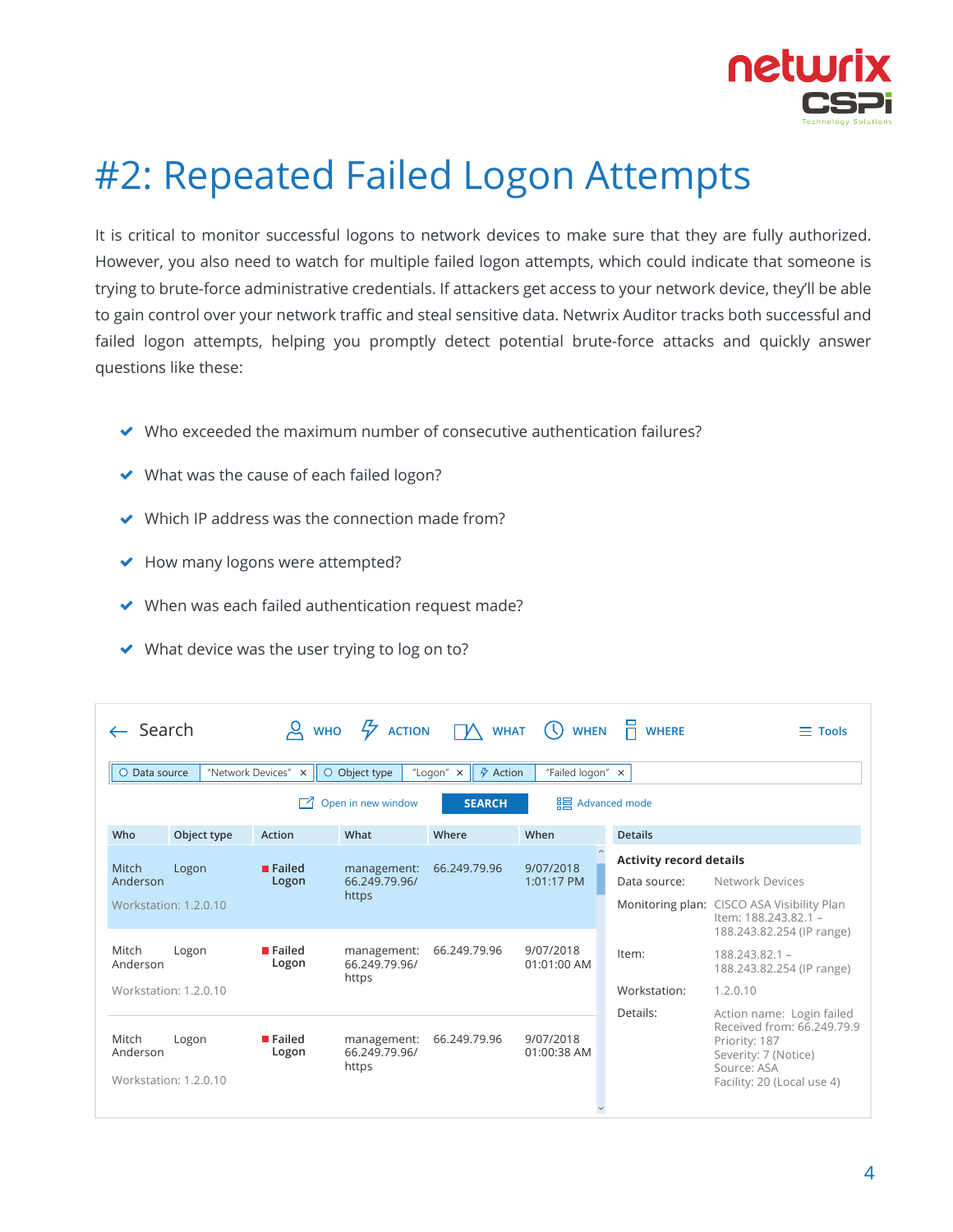

### <span id="page-4-0"></span>#3: VPN Logon Attempts

Administrators rarely have to log into network devices remotely, so it is important to keep track of each VPN logon attempt. Moreover, even an authorized device with a secure connection to the corporate network can be hacked and used to gain access to sensitive files. Netwrix Auditor helps you monitor both successful and failed VPN attempts to log on to your network devices and answer questions like the following:

- $\vee$  Who tried to access network devices over a VPN?
- $\blacktriangleright$  Which IP address was the authentication attempt made from?
- ◆ What was the cause of each failed VPN logon?
- ◆ When was each VPN logon attempt initiated?
- $\vee$  What device was the user attempting to log on to?

| $\leftarrow$ Search |                                                                             |                           | $\beta$ who $\beta$ action $\beta$ what |              | $\left(\begin{smallmatrix} 1 \\ 2 \end{smallmatrix}\right)$ when | <b>NHERE</b>                   | $\equiv$ Tools                                                                 |  |  |  |
|---------------------|-----------------------------------------------------------------------------|---------------------------|-----------------------------------------|--------------|------------------------------------------------------------------|--------------------------------|--------------------------------------------------------------------------------|--|--|--|
|                     | "Network Devices" x<br>O Data source<br>O Object type<br>"Authentication" × |                           |                                         |              |                                                                  |                                |                                                                                |  |  |  |
|                     | <b>■■ Advanced mode</b><br>Open in new window<br><b>SEARCH</b>              |                           |                                         |              |                                                                  |                                |                                                                                |  |  |  |
| Who                 | Object type                                                                 | Action                    | What                                    | Where        | When                                                             | <b>Details</b>                 |                                                                                |  |  |  |
| Nancy               | Authentication                                                              | $\blacksquare$ Successful | 172.28.9.220                            | 172.28.9.220 | 9/06/2018                                                        | <b>Activity record details</b> |                                                                                |  |  |  |
| Andrews             |                                                                             | Logon                     |                                         |              | 7:11:21 PM                                                       | Data source:                   | Network Devices                                                                |  |  |  |
|                     | Action name: User authentication succeeded                                  |                           |                                         |              |                                                                  |                                | Monitoring plan: CISCO IOS Visibility Plan                                     |  |  |  |
| Nancy               | Authentication                                                              | <b>Failed</b>             | Internal:                               | 172.28.9.220 | 9/06/2018                                                        | Item:                          | $172.28.0.0 -$<br>172.28.254.254 (IP range)                                    |  |  |  |
| Andrews             | Action name: Console login failed                                           | Logon                     | 172.19.36.85/ssh                        |              | 7:11:00 AM                                                       | Details:                       | Action name: User<br>authentication succeeded<br>Received from:                |  |  |  |
|                     |                                                                             |                           |                                         |              |                                                                  |                                | 172.28.9.220                                                                   |  |  |  |
| Nancy<br>Andrews    | Authentication                                                              | Successful<br>Logon       | 172.15.4.110                            | 172.15.4.110 | 9/06/2018<br>07:10:15 AM                                         |                                | Priority: 189<br>Severity: 5 (Notice)<br>Parser name: Cisco IOS:<br>VPN logons |  |  |  |
|                     | Action name: User authentication succeeded                                  |                           |                                         |              |                                                                  |                                | Facility: 23 (Local use 7)<br>Destination: 44.55.67.88                         |  |  |  |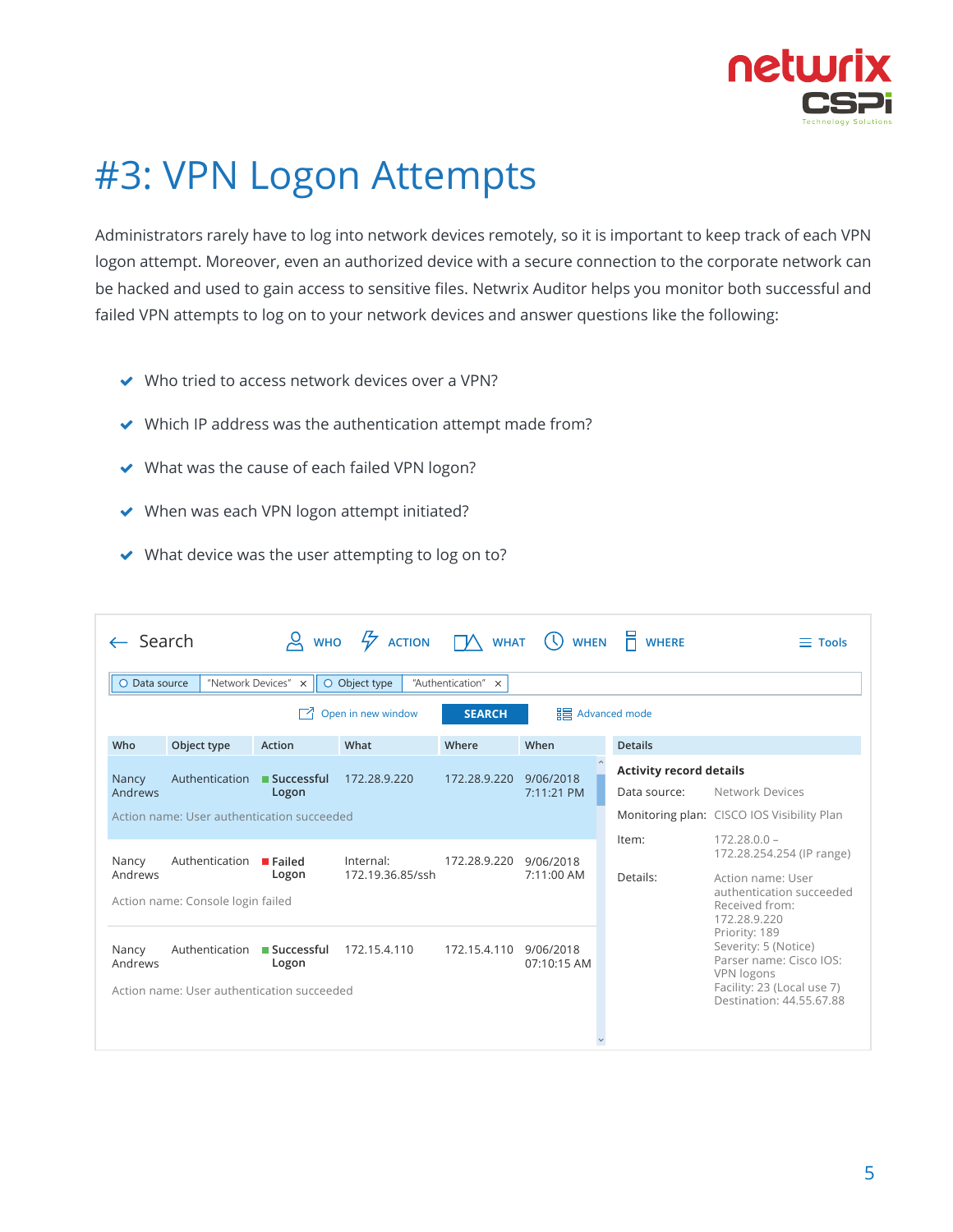

### <span id="page-5-0"></span>#4: Hardware Malfunctions

In addition to tracking changes to the configuration of your network devices, you should also keep a close eye on the state of your hardware. If a network device encounters environmental or power conditions that violate its specifications, it can overheat, suffer ventilation failures or lose power, which lead to underperformance or even complete shutdown of your network. Network Auditor monitors and alerts on critical hardware failures and helps you answer questions like these:

- ◆ What actions happened before the network device shutdown?
- ◆ Which part of the network device got damaged?
- ◆ When did the temperature reach critical level?

| - Search      |                                                               |                     | $\beta$ who $\frac{1}{2}$ action $\beta$ what |                                  | <b>WHEN</b>                                                | $\overline{\Pi}$ WHERE         | $\equiv$ Tools                                                             |  |  |
|---------------|---------------------------------------------------------------|---------------------|-----------------------------------------------|----------------------------------|------------------------------------------------------------|--------------------------------|----------------------------------------------------------------------------|--|--|
| O Data source |                                                               | "Network Devices" x | O Object type                                 | "RAM" $\times$<br>"CPU" $\times$ | "Environment"                                              | $\times$ $\frac{1}{7}$ Action  | "Modified"<br>$\times$                                                     |  |  |
|               | <b>目 Advanced mode</b><br>Open in new window<br><b>SEARCH</b> |                     |                                               |                                  |                                                            |                                |                                                                            |  |  |
| Who           | Object type                                                   | Action              | What                                          | Where                            | When                                                       | <b>Details</b>                 |                                                                            |  |  |
| system        | <b>CPU</b>                                                    | <b>Modified</b>     | 172.28.9.220                                  | 172.28.9.220                     | 9/05/2018                                                  | <b>Activity record details</b> |                                                                            |  |  |
|               |                                                               |                     |                                               |                                  | 11:31:29 AM                                                | Data source:                   | Network Devices                                                            |  |  |
|               | Action name: Critical CPU temperature                         |                     |                                               |                                  |                                                            |                                | Monitoring plan: CISCO ASA Visibility Plan                                 |  |  |
| system        | Environment                                                   | ■ Modified          | 172.28.9.220                                  | 172.28.9.220                     | 8/17/2018                                                  | Item:                          | $172.28.0.0 -$<br>172.28.254.254 (IP range)                                |  |  |
|               |                                                               |                     |                                               |                                  | 11:29:31 AM                                                | Workstation:                   | 1.0.0.15                                                                   |  |  |
|               | Action name: Power supply failure                             |                     |                                               | Details:                         | Action name: Critical CPU<br>temperature<br>Received from: |                                |                                                                            |  |  |
| system        | Environment                                                   | ■ Modified          | 172.28.9.220                                  | 172.28.9.220                     | 8/2/2018<br>10:01:08 AM                                    |                                | 172.28.9.220<br>Priority: 187<br>Source: ASA<br>Facility: 39 (Local use 9) |  |  |
|               | Action name: Cooling fan failure                              |                     |                                               |                                  |                                                            |                                |                                                                            |  |  |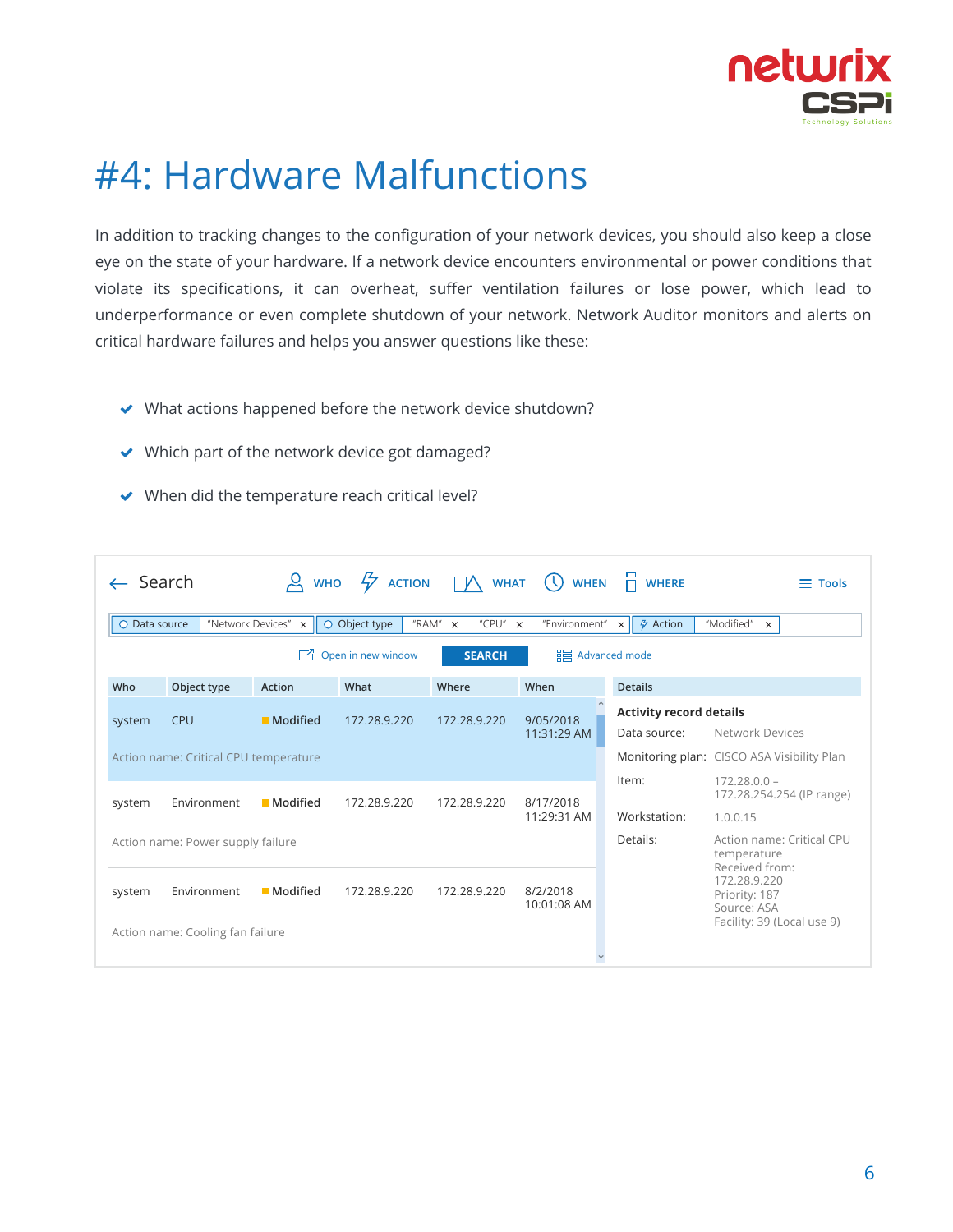

## <span id="page-6-0"></span>#5: Scanning Threats

Subnet scanning and host scanning are not inherently hostile processes for learning about a network's structure and behavior, but attackers often use them to conduct reconnaissance before trying to breach a network and steal sensitive data. Netwrix Auditor tracks these actions and helps you investigate potential incidents by answering questions such as:

- $\vee$  Which host and subnet were scanned?
- ◆ When was each scanning attempt performed?
- $\vee$  Which IP address was the scanning initiated from?
- ◆ How many scanning attempts were made from each IP address?

| $\leftarrow$ Search |                                                                                                                     | $Q$ WHO             |           |              | $\frac{1}{2}$ action $\Box \wedge$ what $\Box$ when | <b>H</b> WHERE                 | $\equiv$ Tools                                                             |  |  |  |  |
|---------------------|---------------------------------------------------------------------------------------------------------------------|---------------------|-----------|--------------|-----------------------------------------------------|--------------------------------|----------------------------------------------------------------------------|--|--|--|--|
| $\circ$             | "Read" $\times$<br>"Network Devices" x<br>O Object type<br>"Subnet" ×<br>"Host" $\times$<br>4 Action<br>Data source |                     |           |              |                                                     |                                |                                                                            |  |  |  |  |
|                     | Open in new window<br><b>目 Advanced mode</b><br>M<br><b>SEARCH</b>                                                  |                     |           |              |                                                     |                                |                                                                            |  |  |  |  |
| Who                 | Object type                                                                                                         | Action              | What      | Where        | When                                                | <b>Details</b>                 |                                                                            |  |  |  |  |
| system              | Subnet                                                                                                              | $\blacksquare$ Read | 100.0.0.0 | 172.28.9.220 | 9/03/2018                                           | <b>Activity record details</b> |                                                                            |  |  |  |  |
|                     |                                                                                                                     |                     |           |              | 11:24:58 AM                                         | Data source:                   | Network Devices                                                            |  |  |  |  |
|                     | Action name: Subnet scanning detected                                                                               |                     |           |              |                                                     |                                | Monitoring plan: CISCO ASA Visibility Plan                                 |  |  |  |  |
| system              | Subnet                                                                                                              | $\blacksquare$ Read | 100.0.0.0 | 172.28.9.220 | 9/03/2018                                           | Item:                          | $172.28.0.0 -$<br>172.28.254.254 (IP range)                                |  |  |  |  |
|                     | Action name: Subnet scanning detected                                                                               |                     |           |              | 11:24:51 AM                                         | Details:                       | Action name: Subnet<br>scanning detected<br>Received from:<br>172.28.9.220 |  |  |  |  |
| system              | Host                                                                                                                | $\blacksquare$ Read | 175.0.0.1 | 172.28.9.220 | 9/03/2018<br>11:24:47 AM                            |                                | <b>Total: 2028</b><br><b>Burst: 200</b><br>Priority: 166<br>Average: 3     |  |  |  |  |
|                     | Action name: Host scanning detected                                                                                 |                     |           |              |                                                     |                                |                                                                            |  |  |  |  |